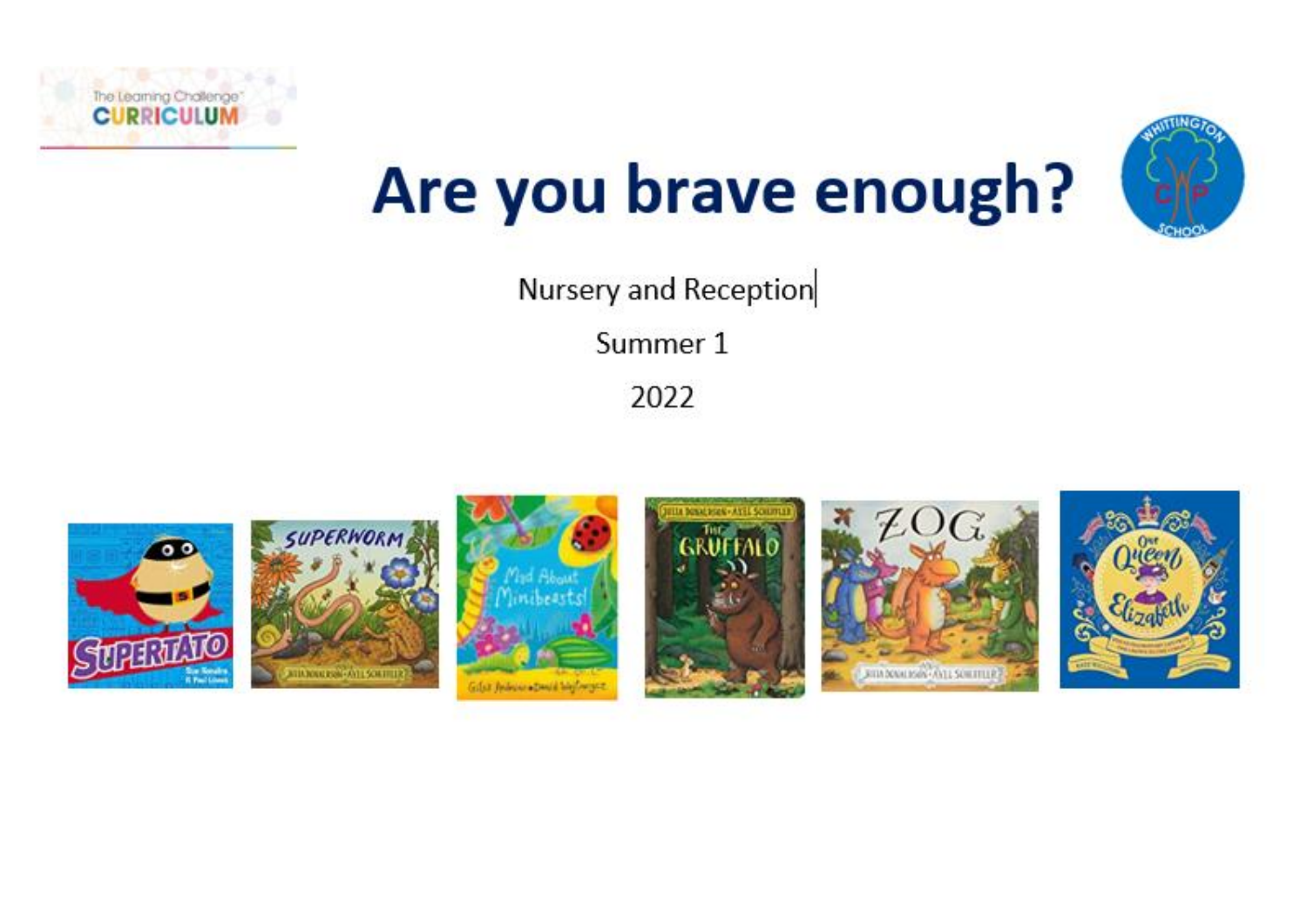| <b>Evil Pea!</b>                                                                                                                                                                                                                                                                                                                                                                                                                                                                                                                                                            |
|-----------------------------------------------------------------------------------------------------------------------------------------------------------------------------------------------------------------------------------------------------------------------------------------------------------------------------------------------------------------------------------------------------------------------------------------------------------------------------------------------------------------------------------------------------------------------------|
| How can we tell someone is Brave?                                                                                                                                                                                                                                                                                                                                                                                                                                                                                                                                           |
| Children to discover what makes a superhero, do we need magical powers? What qualities do you                                                                                                                                                                                                                                                                                                                                                                                                                                                                               |
| need to be a superhero? Can 'we' be superheroes? Children to consider all the superhero activities<br>they can do throughout their week, including taking care of ourselves and others, being helpful,<br>being kind, caring Children to earn a super hero certificate for displaying these qualities during the<br>week.                                                                                                                                                                                                                                                   |
| Literacy<br>After listening to the story of 'Supertato', children to identify how the characters in the story were<br>brave? What did they do to help others?<br>Children to create their own superhero: Children to base their superhero on a fictional or non-<br>fictional character. Children to think about characteristics of this person, what are their<br>'superpowers' and what 'important role' do they play in society? Children to create an illustrated<br>comic strip of their superhero.                                                                    |
| People, Culture & Communities- who else is brave fire, police etc<br>Look at real life superheroes. Guest speakers to visit school and talk to children on their important<br>role as a front-line worker. Children will learn about important job roles in society and skills that are<br>needed within these jobs.<br><b>Understanding of the World</b><br>Children to recognise other important roles in society including refuse collectors, bus drivers, cooks,<br>librarians, postal workers, crossing supervisors, vets Classroom will be turned into a mini village |
|                                                                                                                                                                                                                                                                                                                                                                                                                                                                                                                                                                             |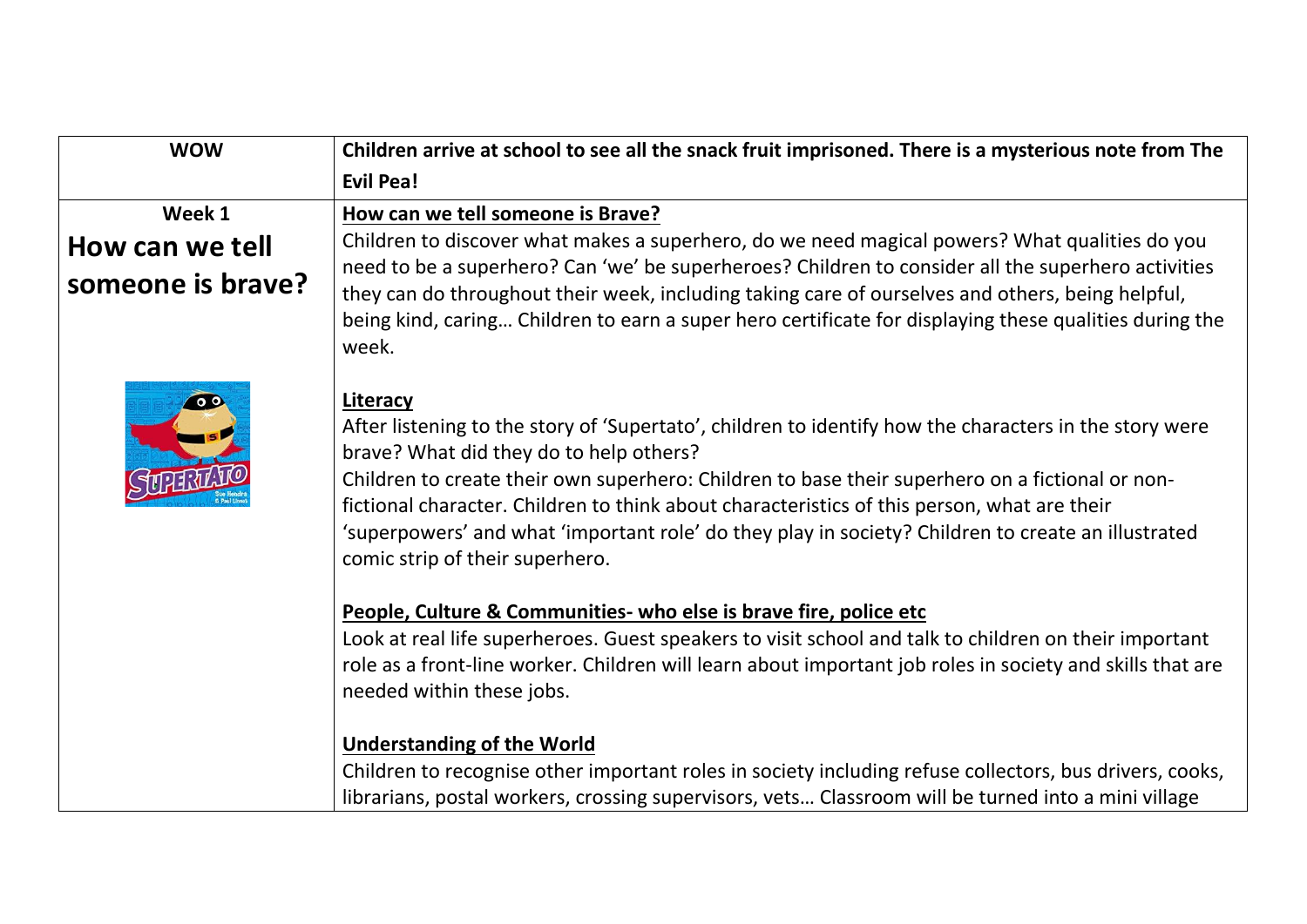|        | where children can participate in role play activities acting out roles in society. Children to try out<br>cooking, mail delivery, recycling, librarian skills and other roles throughout the week.                                                                                                                                                                                                                                                                                                                                                                                                                                                                                                                                                                                                                                                                                    |
|--------|----------------------------------------------------------------------------------------------------------------------------------------------------------------------------------------------------------------------------------------------------------------------------------------------------------------------------------------------------------------------------------------------------------------------------------------------------------------------------------------------------------------------------------------------------------------------------------------------------------------------------------------------------------------------------------------------------------------------------------------------------------------------------------------------------------------------------------------------------------------------------------------|
|        | Research "superheroes" through history: Neil Armstrong, Florence Nightingale, Mary Anning, Mary<br>Seacole, Charles Darwin and investigate how their actions have impacted our lives today.                                                                                                                                                                                                                                                                                                                                                                                                                                                                                                                                                                                                                                                                                            |
|        | <b>Maths</b>                                                                                                                                                                                                                                                                                                                                                                                                                                                                                                                                                                                                                                                                                                                                                                                                                                                                           |
|        | This week, the children will continue to engage with activities that draw attention to the purpose of<br>counting - to find out 'how many' objects there are. The children will also revisit the concept of<br>cardinality – the idea that the last number in the count tells us how many things there are altogether.<br>They will be given further opportunities to hear, join in with and develop their knowledge of the<br>counting sequence, and, once they have become secure with their counting skills, they will be able to<br>continue the counting sequence and be able to identify missing numbers within it. While<br>consolidating their understanding of the word pattern embedded within most of our number names,<br>the children will also be given opportunities to hear and practise key differences in the number<br>names e.g. between 'teen' and '-ty' numbers. |
|        | <b>PSHE:</b> My Family and Me!- The children will be able to identify some of the jobs they do in their<br>family.                                                                                                                                                                                                                                                                                                                                                                                                                                                                                                                                                                                                                                                                                                                                                                     |
|        | $RE$ -: we will learn the importance of telling the truth through the story The boy who cried wolf.                                                                                                                                                                                                                                                                                                                                                                                                                                                                                                                                                                                                                                                                                                                                                                                    |
| Week 2 | Investigating the wonderful world of minibeasts.                                                                                                                                                                                                                                                                                                                                                                                                                                                                                                                                                                                                                                                                                                                                                                                                                                       |
|        | Can mini beasts be superheroes and if so, what would their superpowers be? Investigate how an ant                                                                                                                                                                                                                                                                                                                                                                                                                                                                                                                                                                                                                                                                                                                                                                                      |
|        | can be so strong, how spiders weave intricate and strong webs, how bees give us food, worms                                                                                                                                                                                                                                                                                                                                                                                                                                                                                                                                                                                                                                                                                                                                                                                            |
|        | fertilise our soils, ladybirds help farmers                                                                                                                                                                                                                                                                                                                                                                                                                                                                                                                                                                                                                                                                                                                                                                                                                                            |
|        | How are some of the smallest creatures on earth some of the most important?                                                                                                                                                                                                                                                                                                                                                                                                                                                                                                                                                                                                                                                                                                                                                                                                            |
|        | Literacy                                                                                                                                                                                                                                                                                                                                                                                                                                                                                                                                                                                                                                                                                                                                                                                                                                                                               |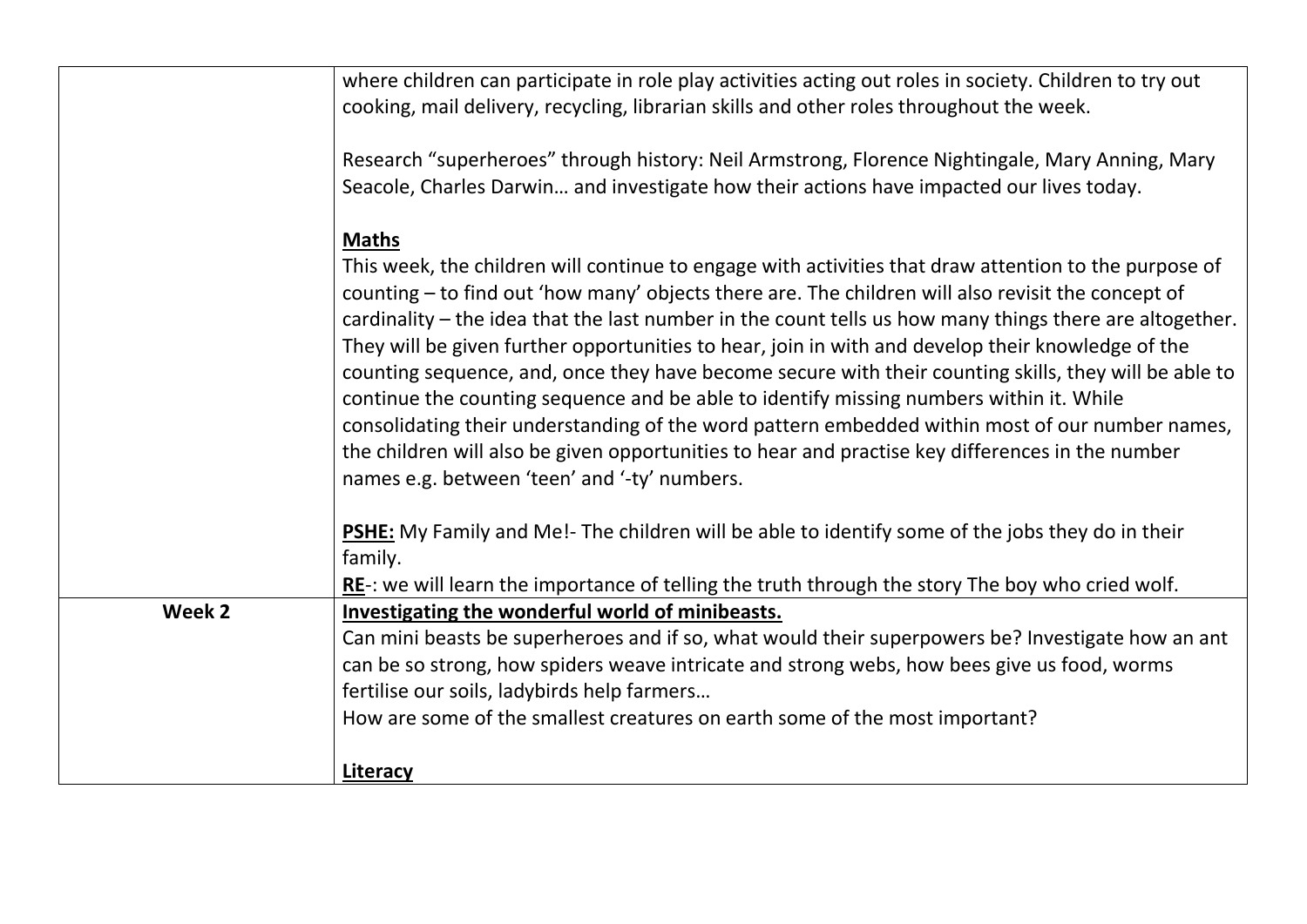

**Are all superheroes human?** Explore a range of fiction and non-fiction books on mini beasts. What makes a book fictional? Children to identify what sort of book we would need to carry out investigations on mini beasts? Children to choose to write their own fiction or non-fiction small book on mini beasts. Children to consider the differences of writing both types of text. Will it be a short fictional story or a factual informational book on mini beasts? Children to think about adding a title, illustrations and authors name to their book, along with main text.

#### **Understanding of the World**

Investigating the world of mini beasts, where can we find them? Do all mini beasts like to live in the same habitats? Are all mini beasts the same? Explore classifications of insects/arachnids/gastropods.

During forest school, children to create bug hotels, food stations and water holes to support the mini beasts around our school. Children to create informational signs identifying areas of our school where mini beasts live so we can further protect these areas.

#### **Maths**

This week, the children will continue to develop their subitising skills (seeing the quantity without counting) in increasingly complex arrangements. Some arrangements are easier to subitise than others – e.g. a set of 6 dots arranged in a structured die pattern that exposes the double-3 pattern is easier to recognise than a random arrangement of 6 dots. A key focus this week is to use the children's developing understanding of doubles to support their subitising skills. By moving away from counting for sets that can be subitised, the children will develop their abstract understanding of number, which will help to support future calculation strategies. This week's sessions will also continue to encourage the children to consider when they can subitise and when they might need to use counting as a strategy.

**PSHE-** Make Friends, Make Friends, Never Ever Break Friends! Part 1: The children will learn how to make friends and how to stop themselves from feeling lonely**.**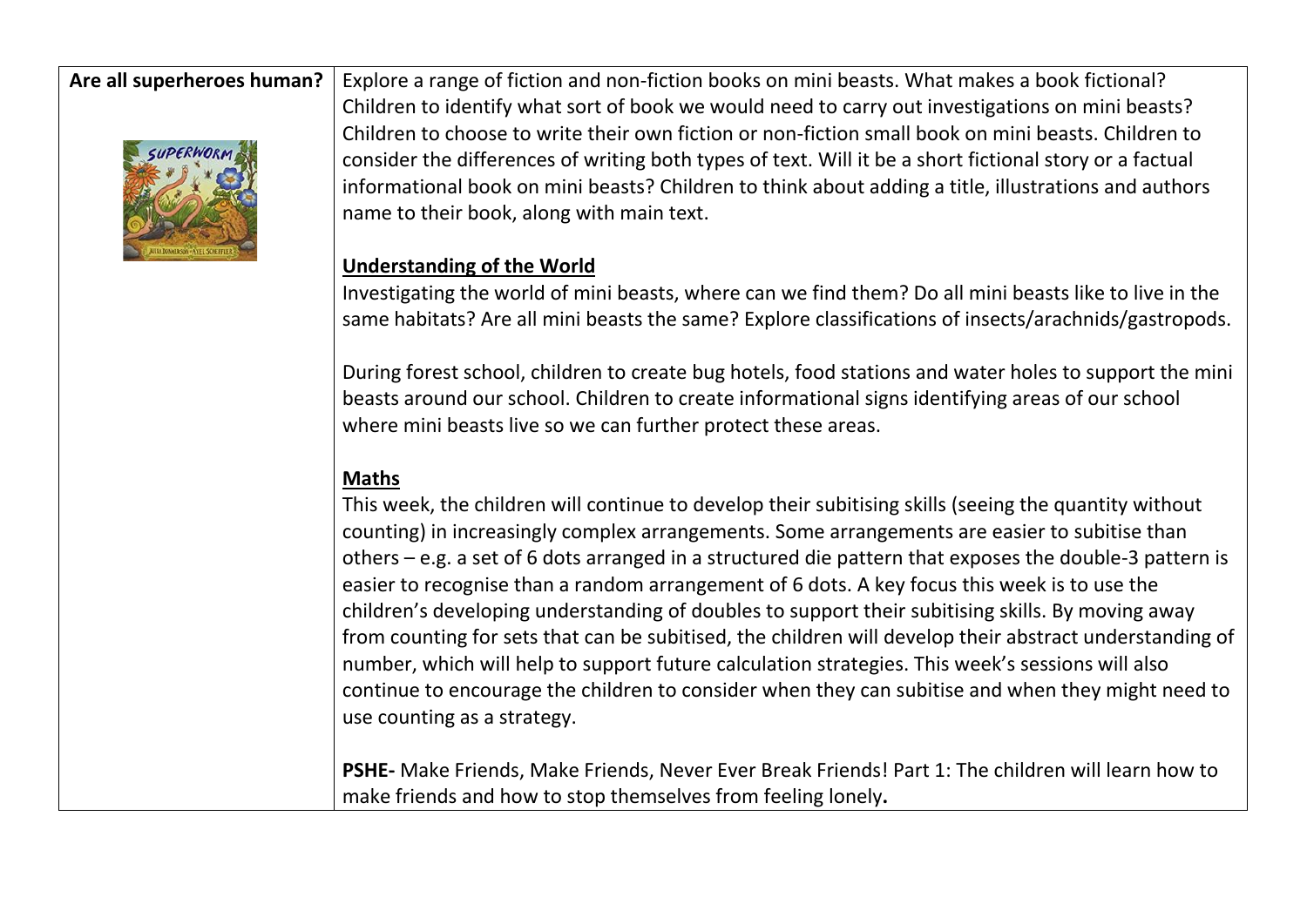| RE- we will learn how everyone is important and special and we should help each other to be the<br>best we can be through the story of The Crocodile and The Priest (A Sikh Story)<br>Week 3<br>Are mini beasts scary?<br>What scares you in the<br>Following on from learning all about mini beasts and their superpowers, children to investigate how<br>some of the things that scare us about mini beasts are the things that give them their 'superpowers'.<br>garden?<br>Spiders long legs help them to spin their webs, worms' hairy bodies help them to move through the<br>soil to fertilise it which helps us grow food, bees only sting to protect their family and ladybirds eat<br>insects that want to eat our food<br>Literacy<br>Children to choose their favourite mini beast and create an informational poster to display in our<br>gardens teaching others interesting facts on their chosen mini beast. Children to think about what<br>makes their insect unique and what are their 'superpowers?'.<br>Using riddles, children to guess 'who am I'. Children to listen to characteristics of different mini<br>beasts and predict what they are.<br><b>Understanding of the World</b><br>Investigate if insects are the same all around the world. Would we find the same insects in our<br>gardens and in tropical jungles? Which insects would be in both and which would only be in one or<br>the other? Children to use a Venn diagram to consider answers.<br><b>Maths</b><br>This week, the children will consolidate their understanding of the composition of 5. They will also<br>deepen their understanding of a 'whole' being made up of smaller parts through games and practical<br>experiences, such as investigating different ways to represent 5 monkeys jumping on a bed. Although<br>the children have worked on the composition of 5 in previous weeks, a key focus this time will be on |  |                                                                                             |
|------------------------------------------------------------------------------------------------------------------------------------------------------------------------------------------------------------------------------------------------------------------------------------------------------------------------------------------------------------------------------------------------------------------------------------------------------------------------------------------------------------------------------------------------------------------------------------------------------------------------------------------------------------------------------------------------------------------------------------------------------------------------------------------------------------------------------------------------------------------------------------------------------------------------------------------------------------------------------------------------------------------------------------------------------------------------------------------------------------------------------------------------------------------------------------------------------------------------------------------------------------------------------------------------------------------------------------------------------------------------------------------------------------------------------------------------------------------------------------------------------------------------------------------------------------------------------------------------------------------------------------------------------------------------------------------------------------------------------------------------------------------------------------------------------------------------------------------------------------------------------------------------------------------------------------|--|---------------------------------------------------------------------------------------------|
|                                                                                                                                                                                                                                                                                                                                                                                                                                                                                                                                                                                                                                                                                                                                                                                                                                                                                                                                                                                                                                                                                                                                                                                                                                                                                                                                                                                                                                                                                                                                                                                                                                                                                                                                                                                                                                                                                                                                    |  |                                                                                             |
|                                                                                                                                                                                                                                                                                                                                                                                                                                                                                                                                                                                                                                                                                                                                                                                                                                                                                                                                                                                                                                                                                                                                                                                                                                                                                                                                                                                                                                                                                                                                                                                                                                                                                                                                                                                                                                                                                                                                    |  |                                                                                             |
|                                                                                                                                                                                                                                                                                                                                                                                                                                                                                                                                                                                                                                                                                                                                                                                                                                                                                                                                                                                                                                                                                                                                                                                                                                                                                                                                                                                                                                                                                                                                                                                                                                                                                                                                                                                                                                                                                                                                    |  |                                                                                             |
|                                                                                                                                                                                                                                                                                                                                                                                                                                                                                                                                                                                                                                                                                                                                                                                                                                                                                                                                                                                                                                                                                                                                                                                                                                                                                                                                                                                                                                                                                                                                                                                                                                                                                                                                                                                                                                                                                                                                    |  |                                                                                             |
|                                                                                                                                                                                                                                                                                                                                                                                                                                                                                                                                                                                                                                                                                                                                                                                                                                                                                                                                                                                                                                                                                                                                                                                                                                                                                                                                                                                                                                                                                                                                                                                                                                                                                                                                                                                                                                                                                                                                    |  |                                                                                             |
|                                                                                                                                                                                                                                                                                                                                                                                                                                                                                                                                                                                                                                                                                                                                                                                                                                                                                                                                                                                                                                                                                                                                                                                                                                                                                                                                                                                                                                                                                                                                                                                                                                                                                                                                                                                                                                                                                                                                    |  |                                                                                             |
|                                                                                                                                                                                                                                                                                                                                                                                                                                                                                                                                                                                                                                                                                                                                                                                                                                                                                                                                                                                                                                                                                                                                                                                                                                                                                                                                                                                                                                                                                                                                                                                                                                                                                                                                                                                                                                                                                                                                    |  |                                                                                             |
|                                                                                                                                                                                                                                                                                                                                                                                                                                                                                                                                                                                                                                                                                                                                                                                                                                                                                                                                                                                                                                                                                                                                                                                                                                                                                                                                                                                                                                                                                                                                                                                                                                                                                                                                                                                                                                                                                                                                    |  |                                                                                             |
|                                                                                                                                                                                                                                                                                                                                                                                                                                                                                                                                                                                                                                                                                                                                                                                                                                                                                                                                                                                                                                                                                                                                                                                                                                                                                                                                                                                                                                                                                                                                                                                                                                                                                                                                                                                                                                                                                                                                    |  |                                                                                             |
|                                                                                                                                                                                                                                                                                                                                                                                                                                                                                                                                                                                                                                                                                                                                                                                                                                                                                                                                                                                                                                                                                                                                                                                                                                                                                                                                                                                                                                                                                                                                                                                                                                                                                                                                                                                                                                                                                                                                    |  |                                                                                             |
|                                                                                                                                                                                                                                                                                                                                                                                                                                                                                                                                                                                                                                                                                                                                                                                                                                                                                                                                                                                                                                                                                                                                                                                                                                                                                                                                                                                                                                                                                                                                                                                                                                                                                                                                                                                                                                                                                                                                    |  |                                                                                             |
|                                                                                                                                                                                                                                                                                                                                                                                                                                                                                                                                                                                                                                                                                                                                                                                                                                                                                                                                                                                                                                                                                                                                                                                                                                                                                                                                                                                                                                                                                                                                                                                                                                                                                                                                                                                                                                                                                                                                    |  |                                                                                             |
|                                                                                                                                                                                                                                                                                                                                                                                                                                                                                                                                                                                                                                                                                                                                                                                                                                                                                                                                                                                                                                                                                                                                                                                                                                                                                                                                                                                                                                                                                                                                                                                                                                                                                                                                                                                                                                                                                                                                    |  |                                                                                             |
|                                                                                                                                                                                                                                                                                                                                                                                                                                                                                                                                                                                                                                                                                                                                                                                                                                                                                                                                                                                                                                                                                                                                                                                                                                                                                                                                                                                                                                                                                                                                                                                                                                                                                                                                                                                                                                                                                                                                    |  |                                                                                             |
|                                                                                                                                                                                                                                                                                                                                                                                                                                                                                                                                                                                                                                                                                                                                                                                                                                                                                                                                                                                                                                                                                                                                                                                                                                                                                                                                                                                                                                                                                                                                                                                                                                                                                                                                                                                                                                                                                                                                    |  |                                                                                             |
|                                                                                                                                                                                                                                                                                                                                                                                                                                                                                                                                                                                                                                                                                                                                                                                                                                                                                                                                                                                                                                                                                                                                                                                                                                                                                                                                                                                                                                                                                                                                                                                                                                                                                                                                                                                                                                                                                                                                    |  |                                                                                             |
|                                                                                                                                                                                                                                                                                                                                                                                                                                                                                                                                                                                                                                                                                                                                                                                                                                                                                                                                                                                                                                                                                                                                                                                                                                                                                                                                                                                                                                                                                                                                                                                                                                                                                                                                                                                                                                                                                                                                    |  |                                                                                             |
|                                                                                                                                                                                                                                                                                                                                                                                                                                                                                                                                                                                                                                                                                                                                                                                                                                                                                                                                                                                                                                                                                                                                                                                                                                                                                                                                                                                                                                                                                                                                                                                                                                                                                                                                                                                                                                                                                                                                    |  |                                                                                             |
|                                                                                                                                                                                                                                                                                                                                                                                                                                                                                                                                                                                                                                                                                                                                                                                                                                                                                                                                                                                                                                                                                                                                                                                                                                                                                                                                                                                                                                                                                                                                                                                                                                                                                                                                                                                                                                                                                                                                    |  |                                                                                             |
|                                                                                                                                                                                                                                                                                                                                                                                                                                                                                                                                                                                                                                                                                                                                                                                                                                                                                                                                                                                                                                                                                                                                                                                                                                                                                                                                                                                                                                                                                                                                                                                                                                                                                                                                                                                                                                                                                                                                    |  |                                                                                             |
|                                                                                                                                                                                                                                                                                                                                                                                                                                                                                                                                                                                                                                                                                                                                                                                                                                                                                                                                                                                                                                                                                                                                                                                                                                                                                                                                                                                                                                                                                                                                                                                                                                                                                                                                                                                                                                                                                                                                    |  |                                                                                             |
|                                                                                                                                                                                                                                                                                                                                                                                                                                                                                                                                                                                                                                                                                                                                                                                                                                                                                                                                                                                                                                                                                                                                                                                                                                                                                                                                                                                                                                                                                                                                                                                                                                                                                                                                                                                                                                                                                                                                    |  |                                                                                             |
|                                                                                                                                                                                                                                                                                                                                                                                                                                                                                                                                                                                                                                                                                                                                                                                                                                                                                                                                                                                                                                                                                                                                                                                                                                                                                                                                                                                                                                                                                                                                                                                                                                                                                                                                                                                                                                                                                                                                    |  |                                                                                             |
|                                                                                                                                                                                                                                                                                                                                                                                                                                                                                                                                                                                                                                                                                                                                                                                                                                                                                                                                                                                                                                                                                                                                                                                                                                                                                                                                                                                                                                                                                                                                                                                                                                                                                                                                                                                                                                                                                                                                    |  |                                                                                             |
|                                                                                                                                                                                                                                                                                                                                                                                                                                                                                                                                                                                                                                                                                                                                                                                                                                                                                                                                                                                                                                                                                                                                                                                                                                                                                                                                                                                                                                                                                                                                                                                                                                                                                                                                                                                                                                                                                                                                    |  |                                                                                             |
|                                                                                                                                                                                                                                                                                                                                                                                                                                                                                                                                                                                                                                                                                                                                                                                                                                                                                                                                                                                                                                                                                                                                                                                                                                                                                                                                                                                                                                                                                                                                                                                                                                                                                                                                                                                                                                                                                                                                    |  | visualising and using spatial language to describe the groups within 5. They will also have |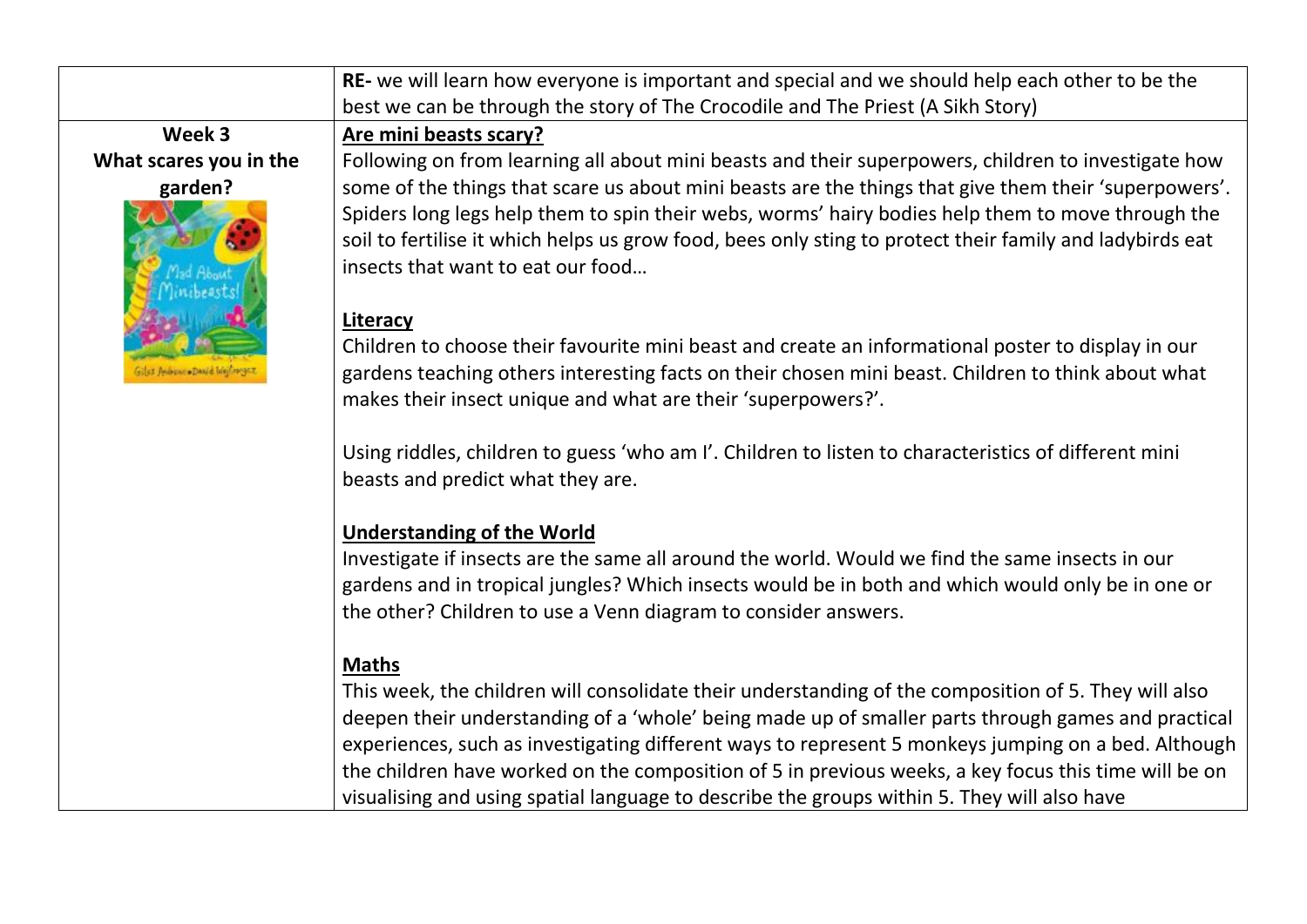|                    | opportunities to explore and make links between different, increasingly abstract, representations of<br>the numbers within 5. Using and making links between these different representations (fingers, die<br>frames and 10-frames) will draw attention to the composition of 5 and encourage the children to<br>develop a deep and holistic understanding.                                                                                     |
|--------------------|-------------------------------------------------------------------------------------------------------------------------------------------------------------------------------------------------------------------------------------------------------------------------------------------------------------------------------------------------------------------------------------------------------------------------------------------------|
|                    | PSHE Make Friends, Make Friends, Never Ever Break Friends! Part 2: The children will learn ways to<br>solve problems and stay friends.                                                                                                                                                                                                                                                                                                          |
|                    | RE- we learn to celebrate the beautiful things in the world and how to be thankful to God through<br>the story Bilal and the Beautiful Butterfly (A Muslim Story)                                                                                                                                                                                                                                                                               |
| Week 4             | Are monsters real?                                                                                                                                                                                                                                                                                                                                                                                                                              |
| Are monsters real? | Children to look at how monsters are created in books and videos and are to understand that they<br>are not real. Children to think about why authors like to write about characters that are scary and<br>how they can be fun to listen to.<br>Children to think about times when it is fun to be scared. Discuss if children enjoy listening to books<br>with monsters in, watching films or even going on fair rides or learning a new skill |
|                    |                                                                                                                                                                                                                                                                                                                                                                                                                                                 |
|                    | Literacy<br>After reading the Gruffalo, children to think about what made the Gruffalo scary and what made the<br>mouse brave? How did the mouse save himself from all the predators? Think about, do we need to<br>be scared of the Gruffalo or is he just a character in the book?                                                                                                                                                            |
|                    | Should we be scared of Zog even though he is a dragon? Children to conclude what makes Zog a kind<br>dragon.                                                                                                                                                                                                                                                                                                                                    |
|                    | Children to create their own 'worry monster', this monster is kind and teaches other monsters to be<br>kind and not scary too. Children to create short videos telling us all about how their monster is                                                                                                                                                                                                                                        |
|                    | special to them.                                                                                                                                                                                                                                                                                                                                                                                                                                |
|                    | <b>Understanding of the World</b>                                                                                                                                                                                                                                                                                                                                                                                                               |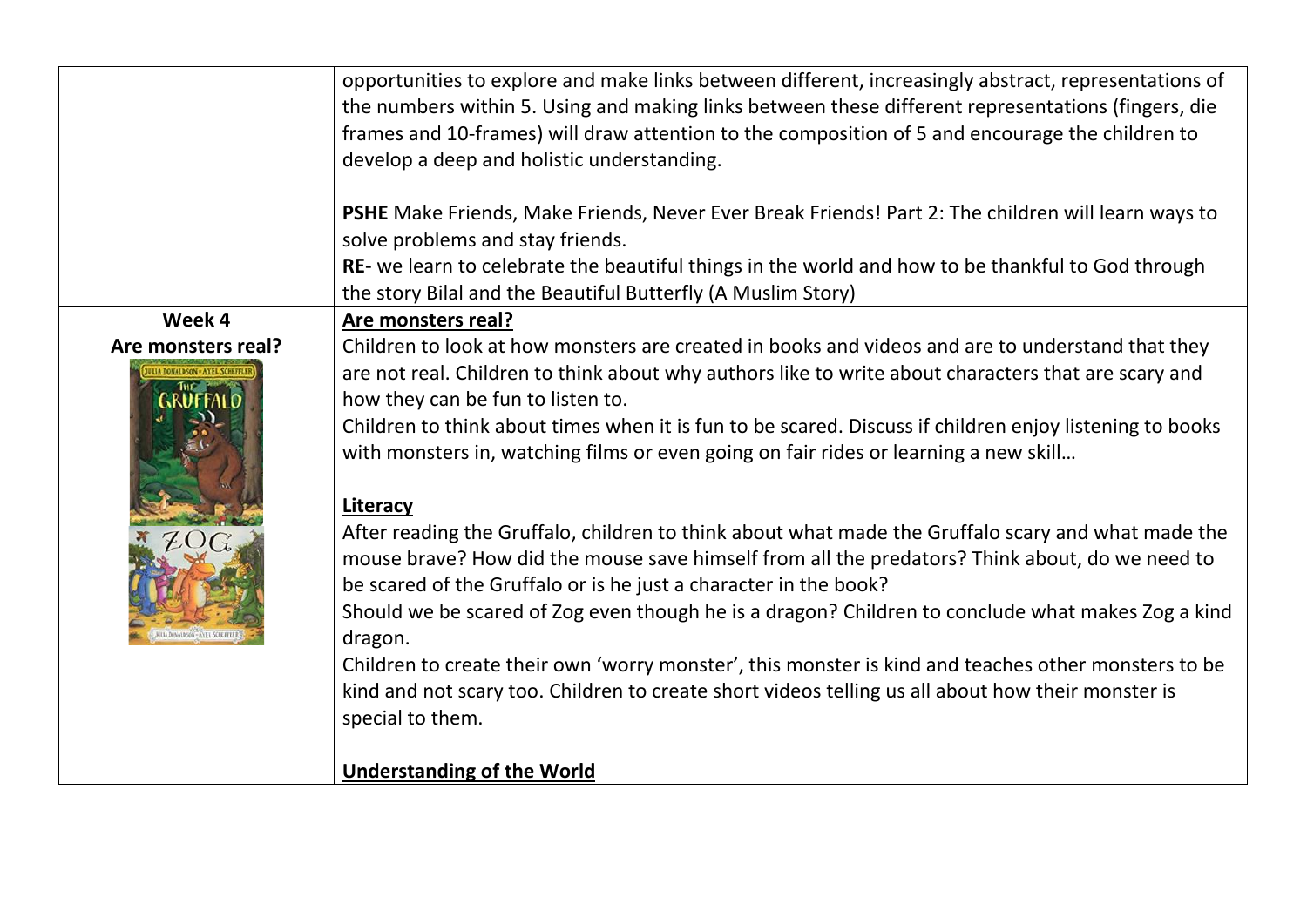|                     | To help support some children's fear of darkness, we will be investigating - Why does it go dark?<br>Children to understand why the sun sets every evening and rises every morning. Children to create<br>shadows in the garden and understand how shadows are cast.<br>Children to use the dark tent in the classroom and to participate in fun activities that can only be<br>done in the dark including: shadow puppet shows, magic pen writing and guess the object.                                                                                                                                                                                                                                                                                                                                                                                                                                     |
|---------------------|--------------------------------------------------------------------------------------------------------------------------------------------------------------------------------------------------------------------------------------------------------------------------------------------------------------------------------------------------------------------------------------------------------------------------------------------------------------------------------------------------------------------------------------------------------------------------------------------------------------------------------------------------------------------------------------------------------------------------------------------------------------------------------------------------------------------------------------------------------------------------------------------------------------|
|                     | <b>Maths</b><br>This week, the children will continue to develop their understanding of the composition of numbers<br>to 10 using different representations. The children will deepen their understanding of a 'whole' being<br>made up of smaller parts through games and practical experiences, such as investigating different<br>ways to represent 10 sausages from the counting rhyme, '10 Fat Sausages'. The children will also use<br>their fingers, 10-frames and Hungarian number patterns to begin to explore '5 and a bit' numbers to<br>10. Composing and de-composing numbers involves the children investigating part-part-whole<br>relations, e.g. seeing that 7 can be made of 5 and 2 more. Using these structures, and making links<br>between them, will provide practical and visual experiences to further consolidate understanding of<br>the composition of numbers between 6 and 10. |
|                     | PSHE Falling Out and Bullying Part 1: The children will learn to understand the impact of unkind<br>words on others.                                                                                                                                                                                                                                                                                                                                                                                                                                                                                                                                                                                                                                                                                                                                                                                         |
|                     | <b>PSED</b> Children to identify what they should do if they feel scared. Discuss how being scared makes us<br>feel.                                                                                                                                                                                                                                                                                                                                                                                                                                                                                                                                                                                                                                                                                                                                                                                         |
|                     | RE: Learn about being thankful for what you have and not be too greedy through the story The Gold-<br>Giving Serpent (An Indian Fairytale)                                                                                                                                                                                                                                                                                                                                                                                                                                                                                                                                                                                                                                                                                                                                                                   |
| Week 5              | How did we protect ourselves long ago?                                                                                                                                                                                                                                                                                                                                                                                                                                                                                                                                                                                                                                                                                                                                                                                                                                                                       |
| How did we protect  | Learn about the history of castles, how they were built, what their special functions are and who                                                                                                                                                                                                                                                                                                                                                                                                                                                                                                                                                                                                                                                                                                                                                                                                            |
| ourselves long ago? | lived in them.                                                                                                                                                                                                                                                                                                                                                                                                                                                                                                                                                                                                                                                                                                                                                                                                                                                                                               |
|                     |                                                                                                                                                                                                                                                                                                                                                                                                                                                                                                                                                                                                                                                                                                                                                                                                                                                                                                              |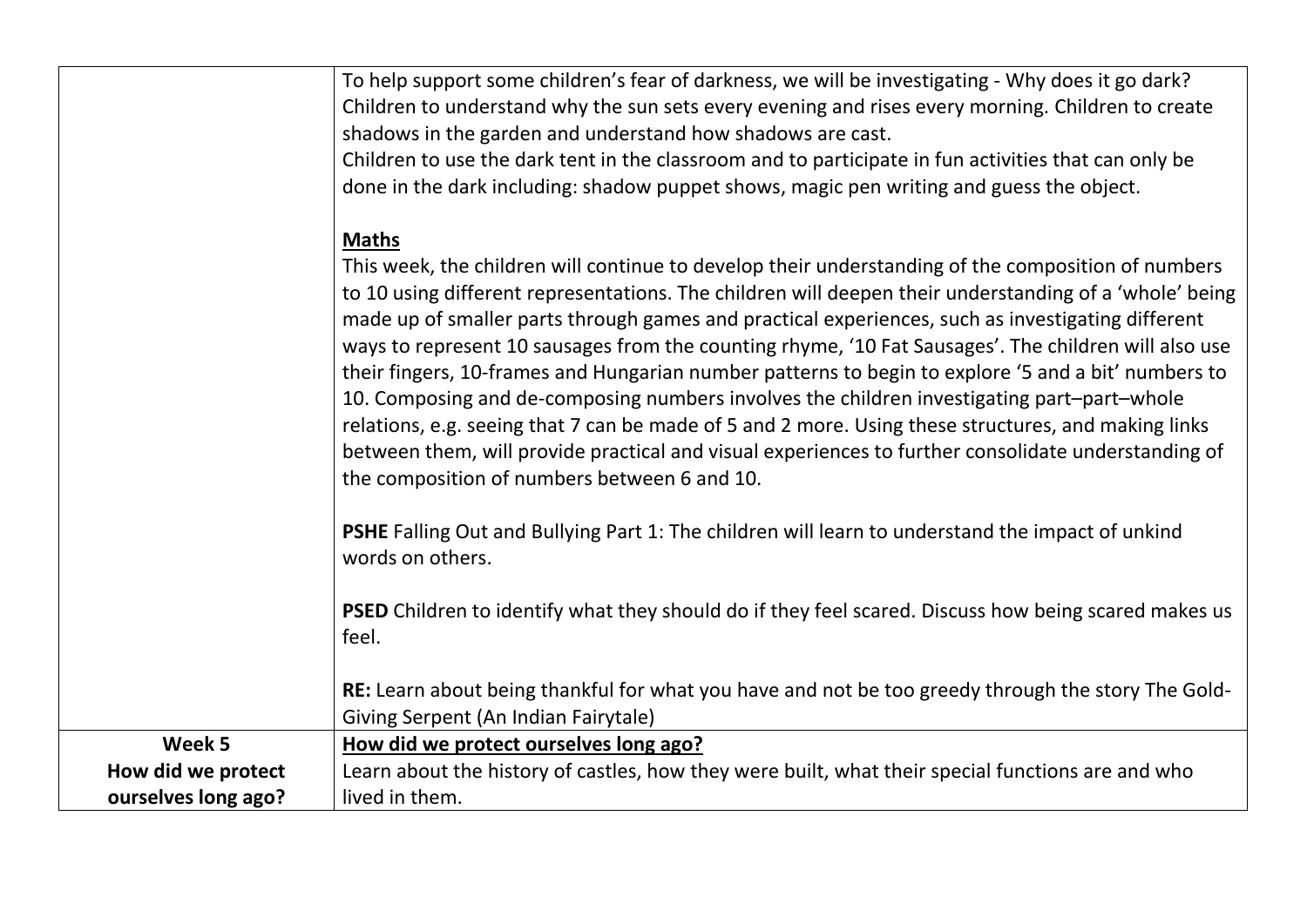

#### Jubilee Week- who is our Queen?

Investigate **past and present** (UW). Learn how knights kept people safe in the olden days. Does our Queen live in a castle and have knights to protect her? Do we still build castles to live in? Look at objects throughout history and how they may have changed or stayed the same…

#### **Literacy**

Children to design their own castle and label the different features. Children can choose to stick with traditional castle design or can invent some new and exciting extra features. Children can create their castles out of materials in and around the classroom and write labels and provide demonstrations explaining their creations.

Children to plan a garden party to celebrate the Queens jubilee. Children to create a list of items needed for the party. Can we invite the Queen? Children to create their own invitation inviting the Queen to the party, considering information needed on an invitation.

## **Understanding of the World**

Learn about the role of the Queen and Kings and Queens through history. Open up our own knight school, can we gain the skills of target practice, horse riding, taming a dragon (Zog).

### **Who is our Queen?**

Investigate the life of Queen Elizabeth II and how she became Queen in 1952 at the age of 25 and is the longest running monarch in England's history. Look at the job/role the Queen has. Research into where the Queen lives, her family, her hobbies and her pets.

Children to look at countries around the world and identify if they also have Queens or Kings? Join in with the festivities celebrating the Queen Jubilee with our own garden party. Children to make hats/crowns, place mats, flags and bunting to decorate for the occasion.

# **Maths**

Counting activities are very important, but the children need extra experiences to develop an understanding of the magnitude of numbers. This week's activities will build on the children's skills in